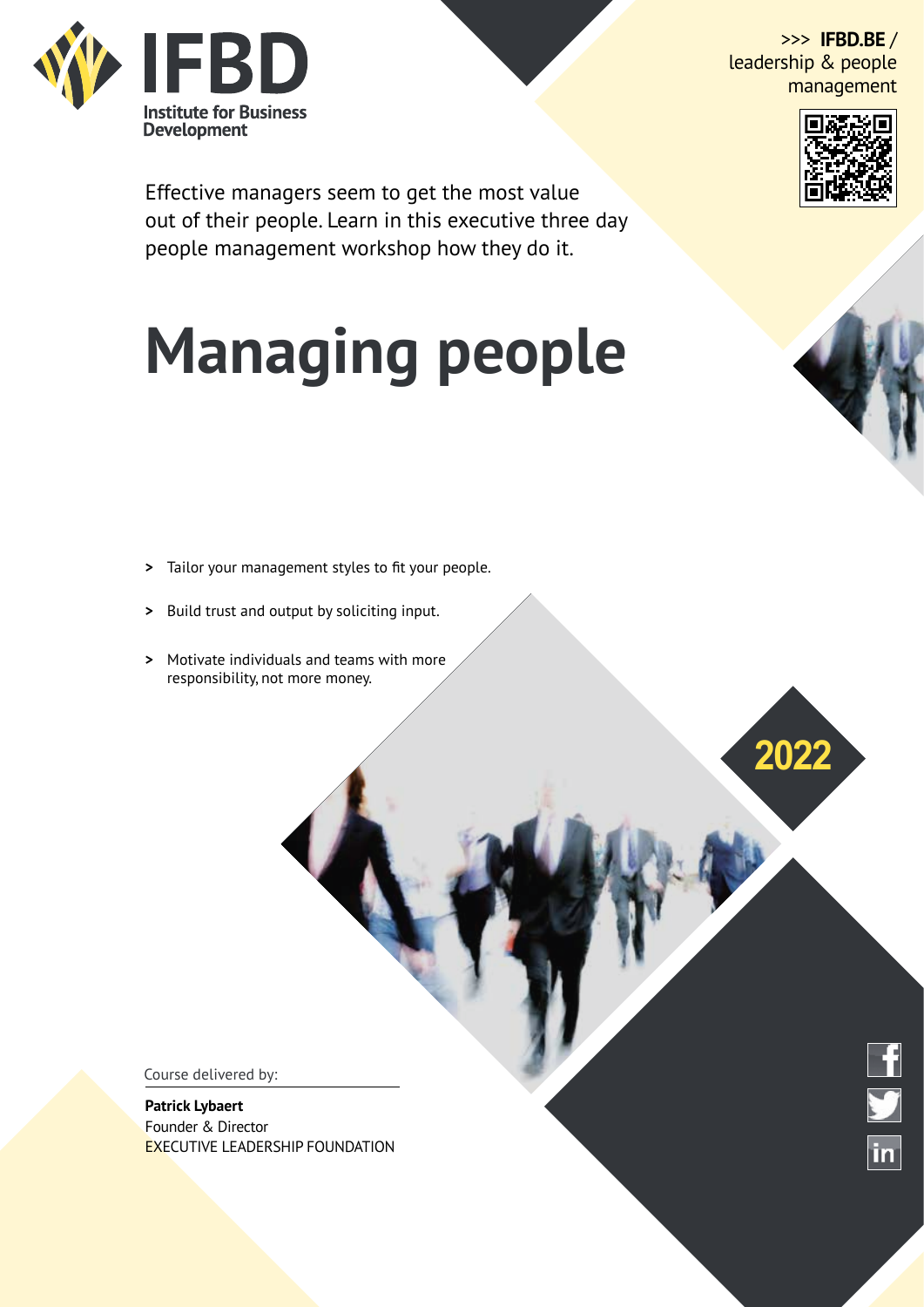#### **YOU ARE RESPONSIBLE FOR THE BUSINESS RESULTS OF YOUR TEAM**

You are struggling with a deadline or you have to take a crucial decision that impacts your company as well as your career…The last thing you need is "difficult" people to take into account. When time becomes money and your management requires powerful measures, you expect your team to cooperate: quickly and rationally. You do not need displeased, complaining co-workers. You don't want unmotivated employees who put their job and responsibilities on a side-track. You expect your people to be proactive at all times, even though the new-born child of your project engineer has been crying all night … Reality, however, is often different! And as a manager you have to able to deal with this.

#### **COMMUNICATE CLEAR GOALS AND EXPECTATIONS, ROLES AND RESPONSIBILITIES**

Working with people is coaching and motivating them. Individually as well as in a team. However, managers keep on underestimating their personal impact on the effectivity of their teams. For as a manager you have the power and the responsibility. The power to take decisions, the responsibility to achieve results. And therefore you need real skills.

#### **INSPIRE AND MOTIVATE YOURSELF, YOUR INDIVIDUAL TEAM MEMBERS, YOUR TEAM AND YOUR MANAGEMENT**

Before you can take a step towards coaching people, you have to acquire insight into your personal leadership style. Only then you can grow to being a valuable people manager. That is why Patrick will on the first day especially dwell on who you are as a manager and how you can optimize your personal leadership style.

On the second day you will learn how to coach and guide individual employees. The entire performance management cycle will be dealt with. The emphasis in this case lies on how you can distillate every individual's potential fully.

Your role as a team manager will be addressed on the third day. Individual employees function within a team. As a manager it is your assignment to integrate each individual employee within a strong, motivated and a result-oriented team. This is not easy, but achievable. How to do this, will be explained on the third day.

## Your expert trainer



**Patrick Lybaert** graduated at the University of Ghent as an organizational psychologist. He started his career in the banking sector, as a manager in the former BBL and later as a Programme Director in the German training centre

of a consortium of European larger banks. After this he changed to the Management Centre Europe, where he was Programme Director for the General Management and Leadership programmes for 5 years. Afterwards he became Chief Learning Officer in Pliva (a worldwide operating pharma organization), and he was also responsible for the set-up of the Pliva's Corporate University.

Nowadays Patrick is active as a fulltime teacher in difficult and integrated leadership programmes, this already more than 10 years. He, for example, teaches in the Executive Education & Development Programmes at the Rotterdam School of Management, Erasmus University. This concerns made-to-measure programmes as well as MBA-programmes. Patrick has, moreover, founded the Executive Leadership Foundation (ELF), a unique training organisation that aims at offering international organisations leadership-learning solutions.

As a trainer he is engaged to help the participants to develop their potentials. In this way he supports you in creating a meaningful workplace, where everybody will be stimulated in doing his/her utmost. He is a dynamic and motivating trainer. His favourite quote is: 'You can't change people, you can only help them to become more of themselves'. Patrick has already coached and trained more than 15.000 managers.

### Don't miss it ... you will be a better people manager after this workshop, that's for sure ...

Anno 2022 different management skills are required. A sputtering economy, company reorganisations, decreasing company results, limited space for negotiations… require vigorous leadership. Working with people has never been as complex and challenging as nowadays. This intensive workshop will augment your personal insight, practice your essential skills and help you setting up a motivated team. In this way you learn to work with people and orient on results.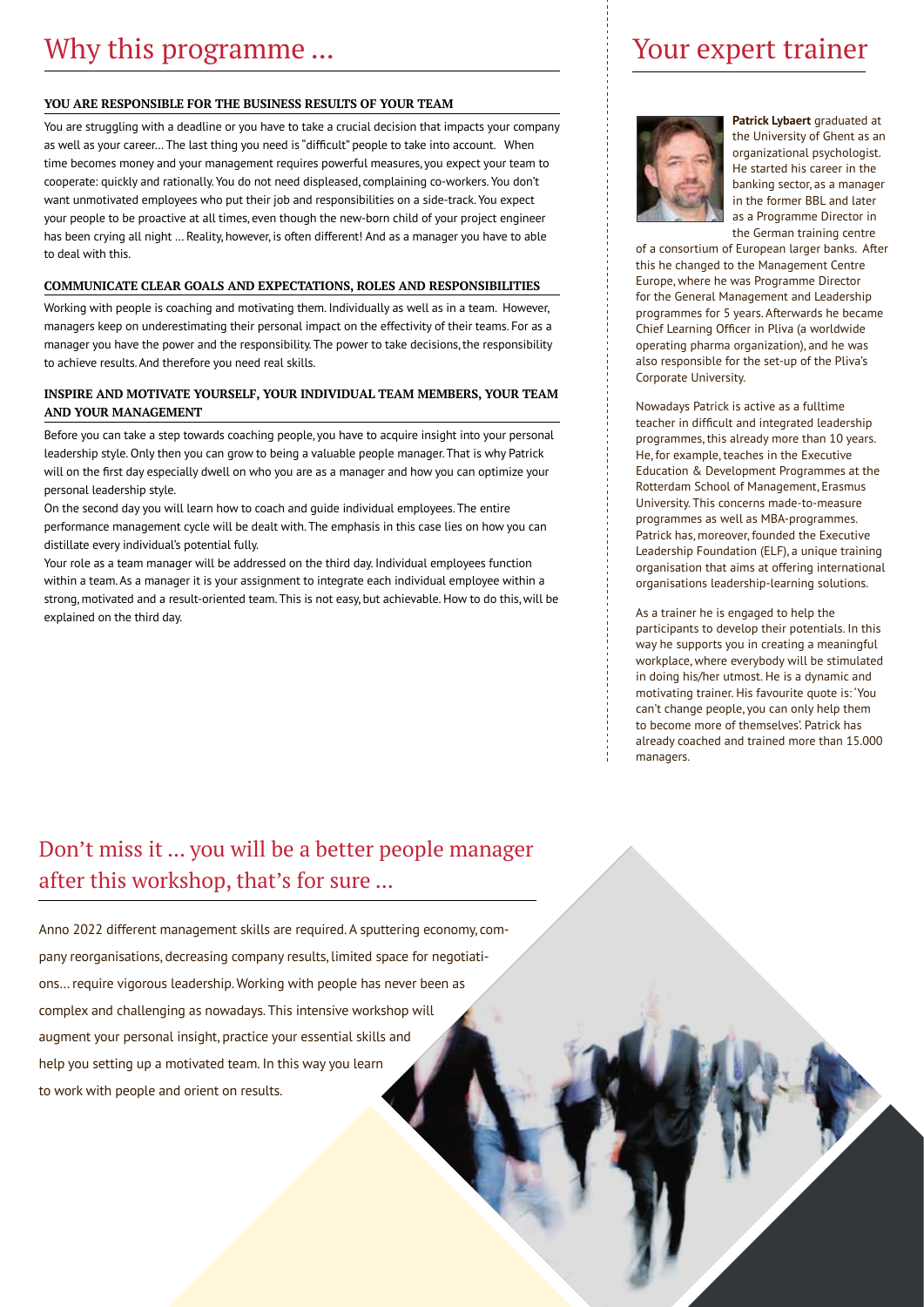## Extended seminar outline

DAY 1: WORKPLACE MANAGEMENT: who are you as a manager?

- ◆ What is your role as a manager when working with people?
	- ❖ Managing your team (downwards management).
	- ❖ Managing your colleagues & supporting services (side ways management).
	- ❖ Managing your management (upwards management).
- ◆ Difference between leadership and management.
- ◆ Situational leadership and your personal leadership style:
	- ❖ Coaching.
	- ❖ Delegating.
	- ❖ Persuading.
	- ❖ Motivating.
	- ❖ Efficient communication techniques.
	- ❖ Carefully listening
	- ❖ Personal efficiency as a leader:
		- Meeting skills.
		- E-mail management.
- ◆ Personal leadership style: authenticity as a leader.
- ◆ Values and your role as a manager.
- ◆ Change and transition management and your role as a leader:
	- ❖ How to deal with change on the working floor?
	- ❖ How to motivate people into dealing with change?
	- ❖ To break up opposition.

#### *Today's focus lies on:*

- ◆ *Coaching, delegating and persuading.*
- ◆ *Communicating and listening interactively.*
- ◆ *Positive influencing.*
- ◆ *Understanding themselves and others more.*

#### DAY 2: JUDGING AND CORRECTING PEOPLE: coaching individual team members

- ◆ Motivating people:
	- ❖ What motivates people?
	- ❖ Creating motivation made to measure.
- ◆ The performance management cycle:
	- ❖ Giving positive and guiding feedback "on the job" and on the floor.
	- ❖ Fixing objectives and defining key result areas.
	- ❖ Conducting monitoring and evaluation conversations.
	- ❖ Judging people:
		- How to handle this and which criteria?
		- How to avoid biases and wrong judgements?
- ◆ Use efficient feedback when dealing with difficult people.
- ◆ Conducting difficult conversations.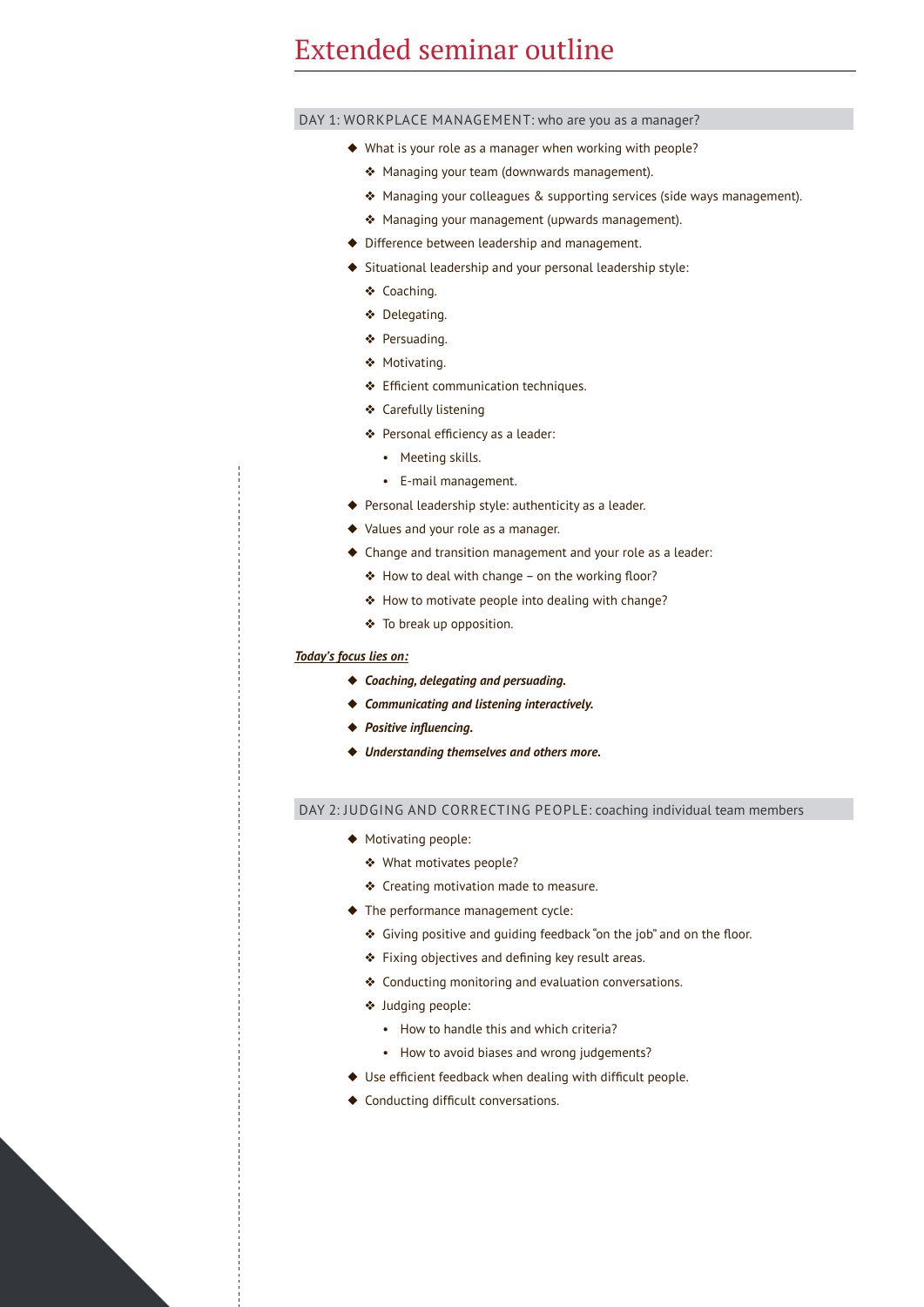## Extended seminar outline

- ◆ The foundations of a personal development plan for your people:
	- ❖ to draw up …
	- ❖ to follow up …
	- ❖ to adapt a job to an individual in contradiction to adapting an individual to a job.
- ◆ Developing your people's creative potential:
	- ❖ Look beyond the first solution.
	- ❖ 7 easy techniques.
- ◆ Creating a learning environment:
	- ❖ Toolkit for self-development and self-unfolding.
	- ❖ The values of a learning journal.

#### *This second day's focus lies on:*

- ◆ *Judging people and valuing output.*
- ◆ *Conducting evaluation conversations.*
- ◆ *Increasing the individual output.*

#### DAY 3: GROWING TOWARDS A TEAM AND YOUR PERSONAL ROLE IN IT

- ◆ How to lead a team?
	- ❖ Managing individual competences.
	- ❖ Managing collective competences.
- ◆ Game rules for mutual confidence.
- ◆ Dealing with opposition:
	- ❖ Individual opposition.
	- ❖ Group opposition.
- ◆ How to collect individuals into a solid team?
- ◆ Demining conflicts.
- ◆ Using emotional intelligence.
- ◆ The taking of decisions in participation

#### *The third day's focus lies on:*

- ◆ *Demining conflicts.*
- ◆ *Creating strong teams.*

## Timetable training:

| 08hrs30:       | Reception, welcoming &                            |
|----------------|---------------------------------------------------|
|                | registration.                                     |
| 09hrs00:       | Startup of the workshop<br>& introduction trainer |
| $12$ hrs $30:$ | Lunch                                             |
| 17hrs00:       | Closing of the day.                               |
|                |                                                   |